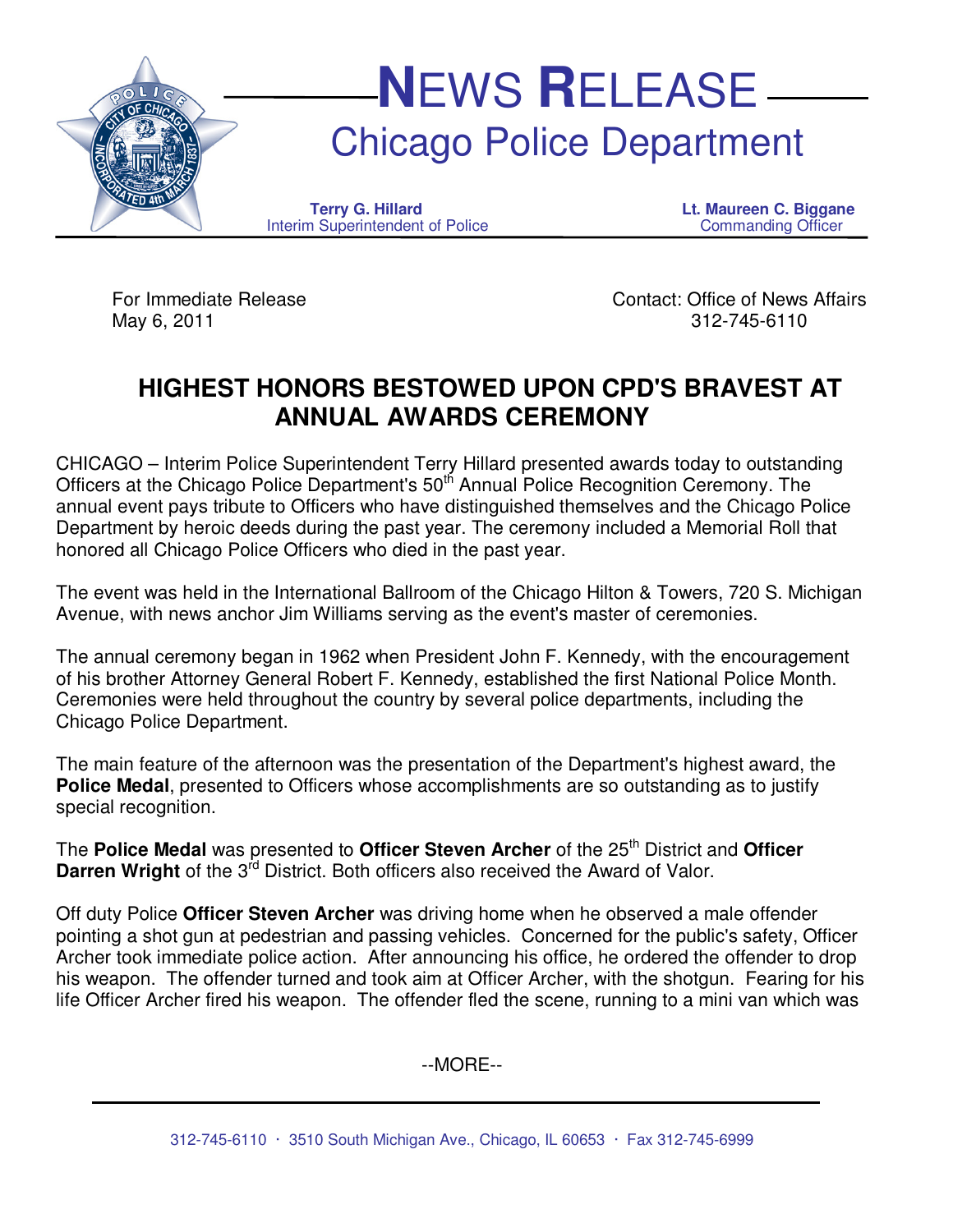## Add 1/AWARDS 2011

parked nearby with two occupants in it. As the van fled the scene, Officer Archer followed the vehicle until it stopped and the offender fled the vehicle. This offender and the two other occupants of the vehicle were all apprehended. For the exceptional bravery, dedication and diligence to serve and protect, ladies and gentlemen, the Superintendent's Award of Valor is present to Officer Steven Archer.

On his way home, off-duty **Officer Darren Wright** had just finished his tour of duty when he observed a male subject run past him carrying a gun in his hand. Unknown to the officer, the offender had just shot a teenager on the street. Officer Wright turned his vehicle around to follow the offender and without regards to his personal safety, ordered the offender to drop his weapon. The offender refused, pointed his weapon at Officer Wright, and then ran through the alley. The offender then jumped over a fence and turned towards Officer Wright, who announced his office and fired at the subject. The offender fell to the ground and subsequently expired from his wounds. Officer Wright's immediate actions and bravery are great illustrations of selflessness and personal courage.

# **The Superintendent's Award of Valor** was also presented to:

**Officer Brandon Murphy** of the 7<sup>th</sup> District, Sergeant Federico Andaverde of the 3<sup>rd</sup> District, **Sergeant Lawrence Stec** and **Officers John Elstner, Jorge Martinez Jr., Scott McKenna** and **Daniel O'Toole** of the Narcotics Section, **Detective Kevin Mullane** and **Detective Noreen Strzalka** of the Area 3 Detective Division, **Officer Matthew Borkowski** of the 11<sup>th</sup> District, **Officers James Sivicek** and **Bryan Hoffman** of the Mobile Strike Force, **Officer Dean Coltri** of the 7<sup>th</sup> District, **Officer John Granat** of the 11<sup>th</sup> District, **Officers Marc Debose** and **Gregory Sobieraj** of the Area 5 Gang Team, **Officers Christopher Morris** and **Thomas Kielbasa** of the 20th District**, Officers Jason Landrum** and **John Kennedy** of the 6th District, **Sergeant James Buhrke** of the Education and Training Division, **Officer Louis Liguori** of the 25<sup>th</sup> District, **Officers Michael Lybrook**, and Andrew Staszel of the 16<sup>th</sup> District, Officer David Garza of the Mobile Strike Force, **Officer Kyle Mingari** of the 15<sup>th</sup> District, **Officer Tizoc Amaro** of the 10<sup>th</sup> District, **Officers Richard Soto**, **Daniel Sammon** and **Douglas Dalton** of the 9th District, **Officer Joseph Foley** of the Area 4 Gang Team, Officer Richard Toolis of the 12<sup>th</sup> District, Officer Ivan Lopez of the 8<sup>th</sup> District and Officer Israel Roa of Area 1 Gang Team, Officer Jorge Martinez Jr. of the Narcotics Section, **Officers Conway Garlington, Christopher Davis, Officer Yazmina Vaval** of the 3rd District, **Officer Jose Rojas** of the Mobile Strike Force, **Officer Reynaldo Serrato Jr.** of the 10<sup>th</sup> District, **Officer Roman Zawada** of the 7<sup>th</sup> district, **Officer Paul Woods** of the Traffic Section, **Officer Ruben De Avila**, **Officer Lazaro Altamirano** of the Narcotics Section, **Officer Sergio Corona** of the Area 5 Gang Team, Officer Kenneth Weller of the 11<sup>th</sup> District, **Sergeant Rick Nigro** of the 17<sup>th</sup> District, Officers Paul Parks and Ryan Leclair of the Gang Enforcement Section, **Sergeant Jason Kaczynski** of the Gang Enforcement Section and **Police Officer Kimberly Thorp** of the Targeted Response Unit, **Officer Gary Olson** of the Area One Gang Team, Officer Matthew Lopez of the 7<sup>th</sup> District, Sergeant Francisco Luera and Officers Kimbal Suen and Andrew Gorlewski of the 9<sup>th</sup> District, Officers Arnoldo Rendon and Luis Loaiza of the 10<sup>th</sup> District, and Officers Janelle Hamilton of the 6<sup>th</sup> District and Richard **Rodriguez** of the 3<sup>rd</sup> District.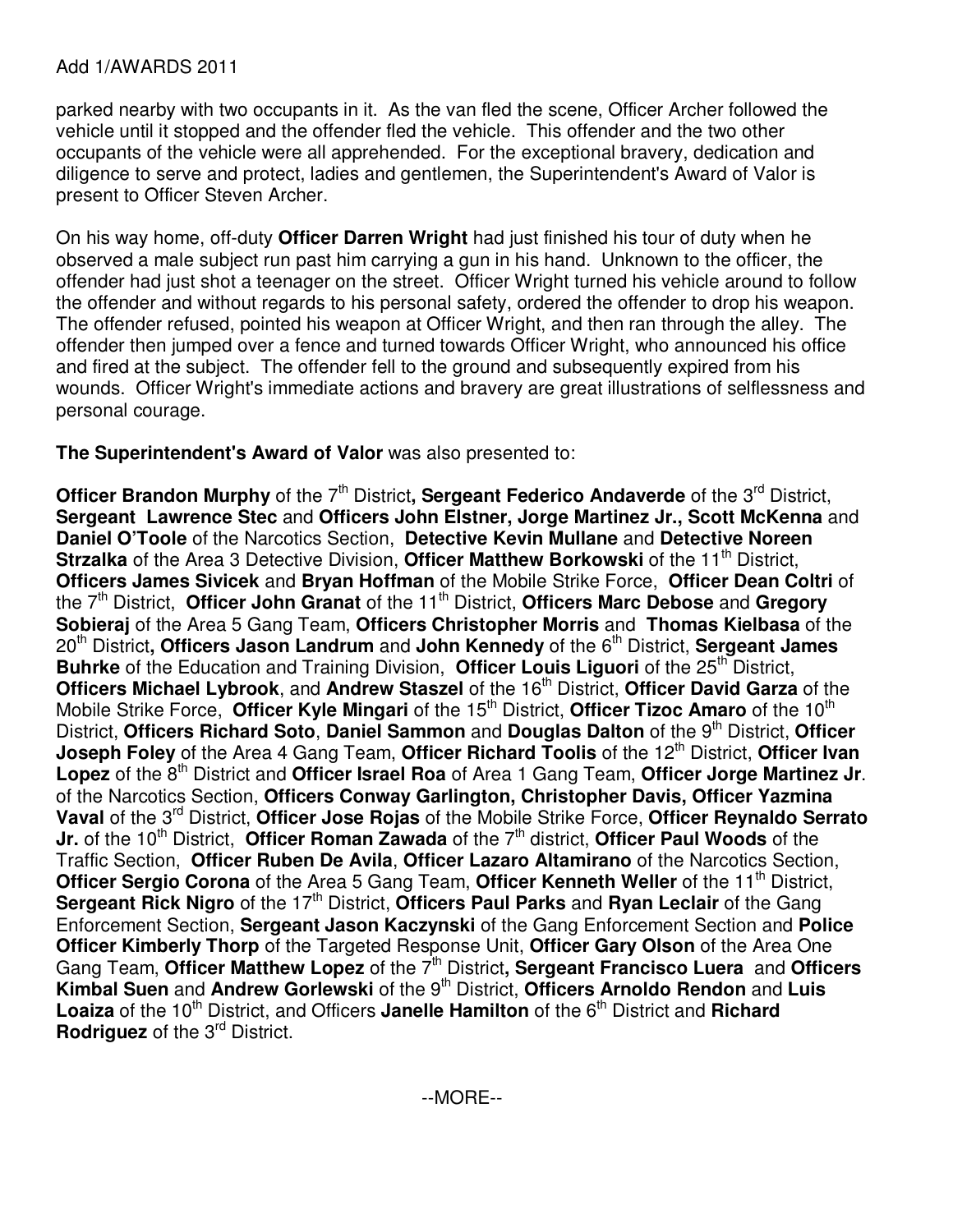# Add 2/AWARDS 2011

Assigned to a violence suppression mission, Police **Officer Brandon Murphy** was on patrol when he observed two suspicious persons in the area. As he approached the suspects, they fled the scene. During the foot chase one of the offenders produced a weapon and fired at Officer Murphy. Fearing for his life, the officer returned fire which caused the offender to surrender. It was later determined that the offender was wanted for a homicide, which he was subsequently charged with. Due to this officer's courage under extreme pressure, a violent offender was taken into custody and charged accordingly.

In January 2010, Police **Officer Jason Landrum** and Police **Officer John Kennedy** were on patrol when they stopped a vehicle for a minor traffic violation. When the officers approached the vehicle, one offender attempted to flee. Both officers tried to contain him and during the struggle, the officers observed the offender to be in possession of a handgun. The offender tried, unsuccessfully to disarm the officers. In fear for his life officer Landrum discharged his weapon striking the offender in the abdomen. The offender was placed in custody, rendered aid and his gun was recovered. Due to the officers' courage and tenacity, a violent offender was taken off the streets.

**Sergeant Federico Andaverde** and Police **Officers Jorge Martinez Jr., John Elstner, Daniel O'Toole** were notified that a subject was delivering a large supply of ecstasy in the parking lot of a well known drug store. Upon entering the lot, the offender observed them and sped his vehicle in the direction of one of the police vehicles. A collision was avoided, and Officer Martinez exited the vehicle and was able to reach the driver's side door while announcing his office. The offender placed his vehicle in reverse in an attempt to flee, running over Officer Martinez's foot. The offender continued driving in reverse at a high rate of speed with total disregard for anyone. Despite his injured foot, Officer Martinez continued the pursuit on foot with Officer O'Toole. As Sergeant Andaverde and Officer Elstner entered the parking lot, the offender used his vehicle to slam into them, causing injuries to both. The injured officers attempted to stop the fleeing offender, at which time the offender placed his vehicle in drive and attempted to strike Officer Martinez and O'Toole. Instead, the offender drove into the other officer's vehicle door as the officer was exiting. Fearing for their lives, Officers Martinez and O'Toole and Sergeant Andaverde discharged their weapons, fatally striking the offender and causing the vehicle to stop. All of the officers demonstrated outstanding bravery, fortitude, and dedication to duty during this display of courage.

**Detective Kevin Mullane and Detective Noreen Strzalka** observed the driver of an SUV point a handgun out the window and fire several shots into a large crowd that was exiting a night club, striking one subject in the chest. The offenders attempted to flee, but soon realized that they were being followed, at which time the passenger in the offender's vehicle leaned out the window and fired several shots at the Detectives. The Offender's vehicle entered onto the Expressway and the passenger again leaned out the window and fired two additional shots at the Detectives. The Offender's vehicle exited the expressway and abruptly stopped. The passenger exited the vehicle and waited on the corner in an attempt to ambush the pursuing Detectives. The Detectives approached the corner and observed the offender running towards their vehicle while pointing a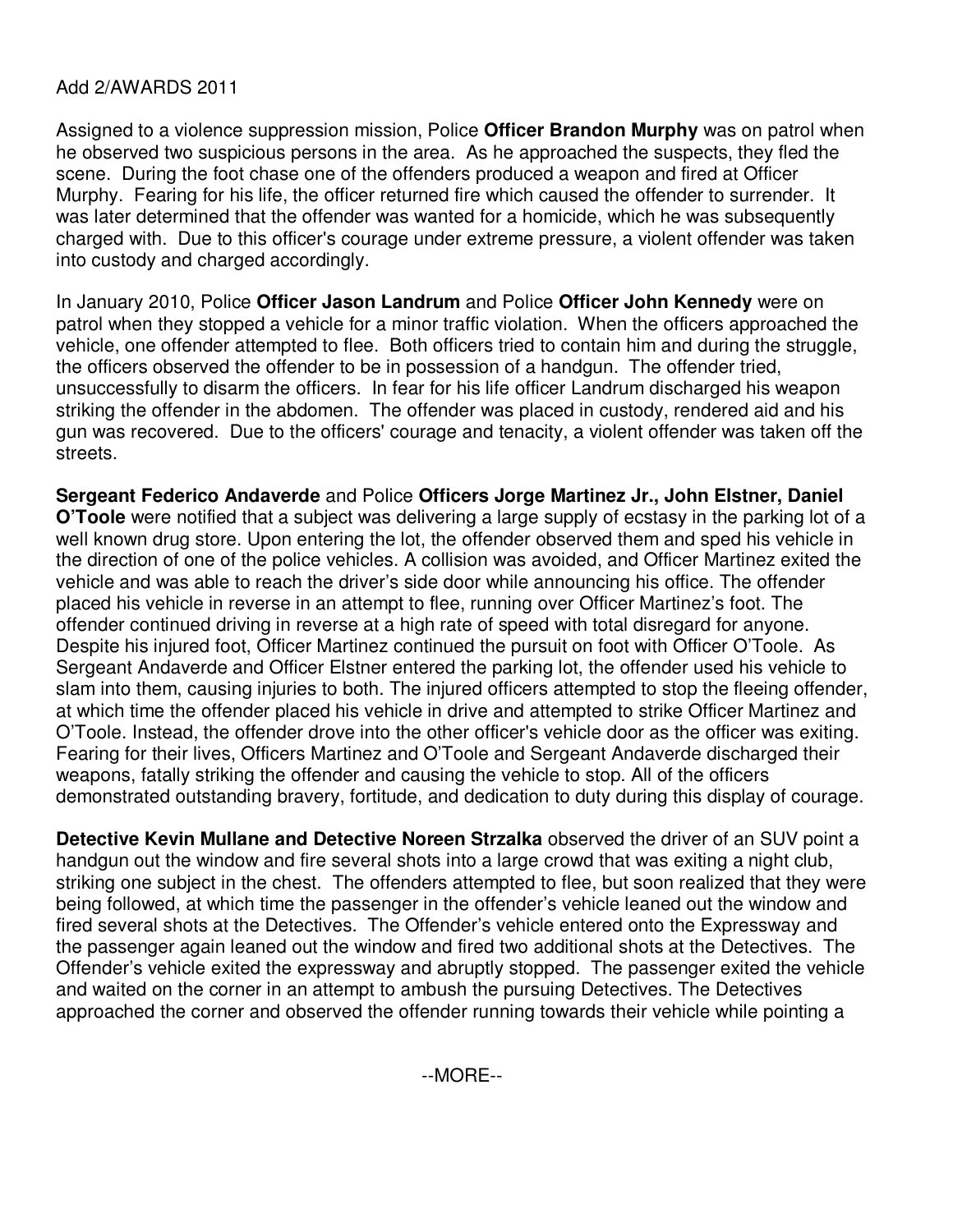#### Add 3/AWARDS 2011

handgun at them and then firing two additional shots. The Detectives returned fire. The offender began to flee and the Detectives exited their vehicle and gave chase, subsequently apprehending the offender and recovering the offender's loaded weapon. With little regard for their own safety, Detectives Mullane and Strzalka were able to apprehend a dangerous individual and charge him accordingly.

Police **Officer Matthew Borkowski** and his partner were flagged down by a man who was just shot by occupants of a mini-van. When the van attempted to evade the police, their vehicle crashed into a pole. The driver bolted from the van holding a handgun. **Officer Borkowski**, seeing this, ordered him to stop and drop his weapon, but instead the offender raised his weapon at the officer. Fearing for his life, **Officer Borkowski** fired at the offender. Fearless, the offender continued to run and as he emerged from the alley, ran directly at **Officer James Sivicek** and **Officer Bryan Hoffman** with his weapon pointed at them. Both officers discharged their weapons, striking the offender and causing him to drop his weapon. The additional occupants who fled on foot were also subsequently apprehended.

A gunman walked into a business and announced a hold-up. The store owner fled the store and flagged down the police. **Officer Dean Coltri** immediately responded to the scene and attempted to stop the subject, who fled on foot. During the pursuit, **Officer John Granat** observed the offender running but the offender stopped and pointed his handgun at him. The officer, fearing for his life, fired three shots at the offender. Officer Coltri observed these actions and fired his weapon, fatally wounding the offender. Both officers demonstrated courageous actions in keeping with the highest traditions of the Chicago Police Department.

Officers of the Gang Enforcement Section received information that a high ranking gang member was transporting a large quantity of narcotics. Armed with this information, **Officer Marc Debose** and **Officer Gregory Sobieraj** located the subject's vehicle. When the officers approached the offender, he aimed the vehicle directly at them. The officers in fear for their lives fired several shots at the offender in an attempt to stop the threat. When the vehicle came to rest, officers recovered 278 bags of crack cocaine and the offender was charged with attempted murder of a police officer. Due to their outstanding bravery and personal courage, a dangerous offender was removed from the streets.

In August 2009, **Sergeant James Buhrke** observed a vehicle commit a minor traffic violation. As Sergeant Buhrke conducted the traffic stop, the driver leapt out holding a pistol. The sergeant immediately ordered the offender to drop the weapon, but the offender refused, pointing his handgun at the sergeant. Fearing for his life, Sergeant Buhrke fired his weapon. Undeterred, the offender again pointed his weapon at the sergeant. The sergeant fired again, this time striking the offender in the chest. The offender dropped his weapon and ran. The offender was later apprehended in Indiana with an untreated gunshot wound to his chest, and was charged with Aggravated Assault to a Police Officer and Unlawful Use of a Weapon by a Felon. Due to Sergeant Buhrke's outstanding act of bravery and personal courage, a dangerous felon was removed from our streets.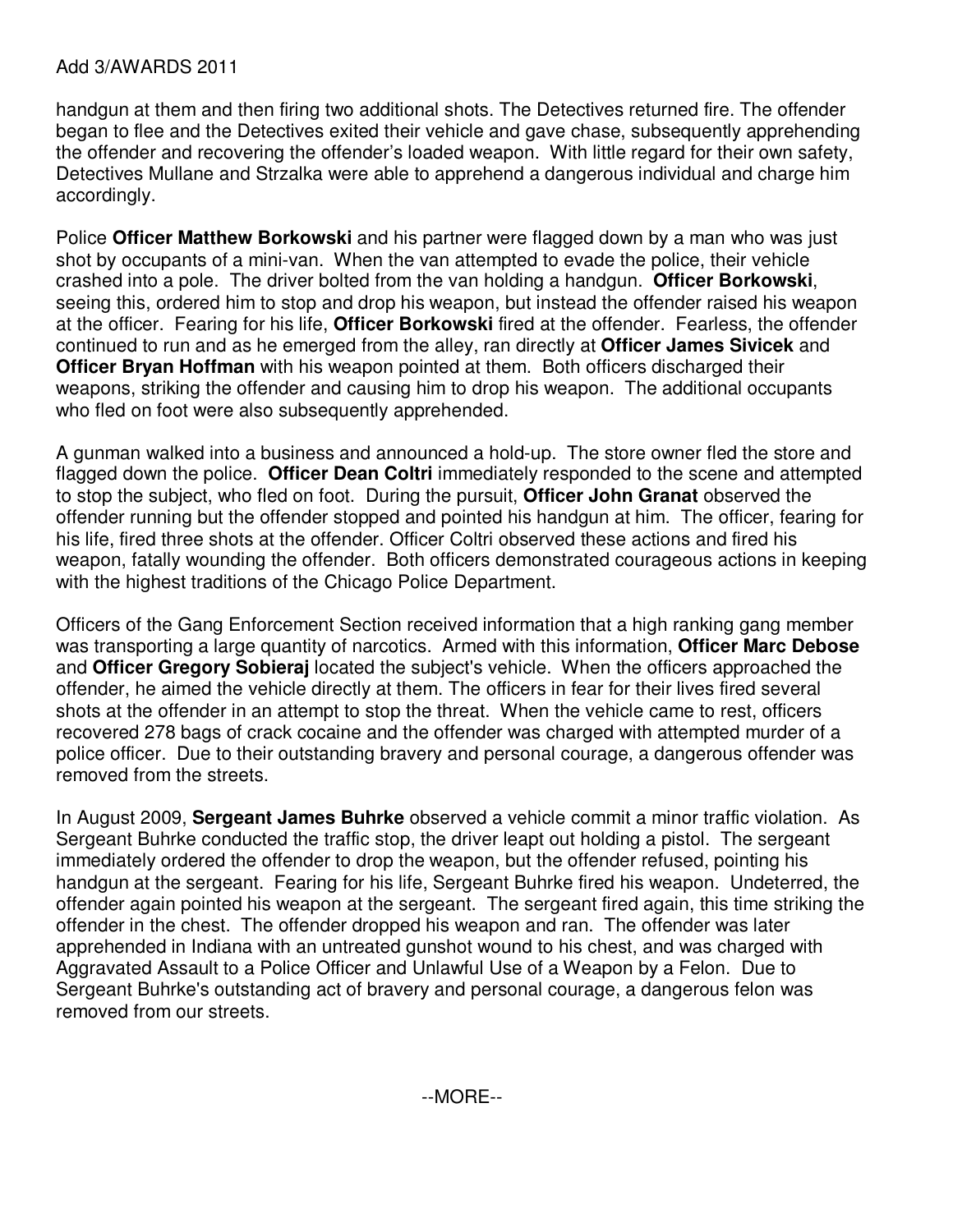# Add 4/AWARDS 2011

While on patrol in the Jefferson Park District, **Officer Louis Liguori**, **Officer Michael Lybrook**, and **Officer Andrew Staszel** responded to a "man with a gun" call. The caller stated she had asked her tenant to turn down his loud music and he, in turn, produced a handgun and threatened her. The officers located the offender in a bedroom, sitting on the bed with his hand on a revolver. The officers identified themselves as Police Officers and gave continuous verbal commands not to move and to drop his weapon. The offender ignored the commands and proceeded to point the handgun at the officers. Fearing for their lives, the officers fired their weapons, striking the offender. The subject subsequently succumbed to his wounds. These officers displayed unwavering bravery in a critical moment of danger.

In November 2009, **Officer Christopher Morris** and **Officer Thomas Kielbasa** responded to a call of a "man with a knife." Upon arrival, the officers heard yelling behind the locked front door. The officers relocated to the rear of the building. Upon entering the rear door, the officers encountered a male and female who stated a man was holding their daughter hostage at knifepoint. When the officers located the offender, he charged at them with the knife. Fearing for their lives, the officers discharged their weapons, striking the offender. The offender fell to the ground only to rise again a few moments later and charge the officers for a second time. The officers fired again and the offender subsequently died from his wounds. Due to the officers' actions, a family was saved from a vicious offender.

In July 2009, **Officer David Garza** and his partner had knowledge of an increase in violent crime in the Ogden District. While on patrol in the area of concern, they observed a group of gang members running through a backyard. Officer Garza announced his office, ordered the subjects to stop and they refused to comply. Subsequently, a foot pursuit ensued leading Officer Garza to follow one of the offenders, alone, into an alley. The offender suddenly turned and pointed a handgun in the direction of the other officer. Officer Garza, in fear for the life of his partner, fired, striking the offender, fatally wounding him. It was later determined that the said offender earlier that day, had committed a Home Invasion. Due to the Officer's courage and quick response a dangerous threat was neutralized.

In June 2009, **Officer Kyle Mingari** and his partner received a tip that narcotics would be delivered to a fast food parking lot by a subject driving a maroon van. When the suspect pulled into the lot, the officers approached and announced their office. The offender immediately attempted to flee, and Officer Mingari pursued the vehicle on foot, ordering the driver to stop. Realizing he was trapped and could not escape, the driver put the van in drive and drove head on toward the officer. Fearing for his life, Officer Mingari fired several shots at the driver, causing the van to crash into a squad car behind him. The offender sustained a wound to his shoulder and was in possession of a large quantity of heroin. The offender was taken into custody and charged accordingly. Due to Officer's Mingari's bravery, dedication to duty and swift actions, a very dangerous convicted felon was removed from the streets.

While on patrol **Officer Tizoc Amaro** and his partner attempted to curb a vehicle that was just involved in an Aggravated Vehicular Hijacking. As they approached the offender's vehicle, the suspect put the vehicle in reverse and accelerated to a high rate of speed, striking their marked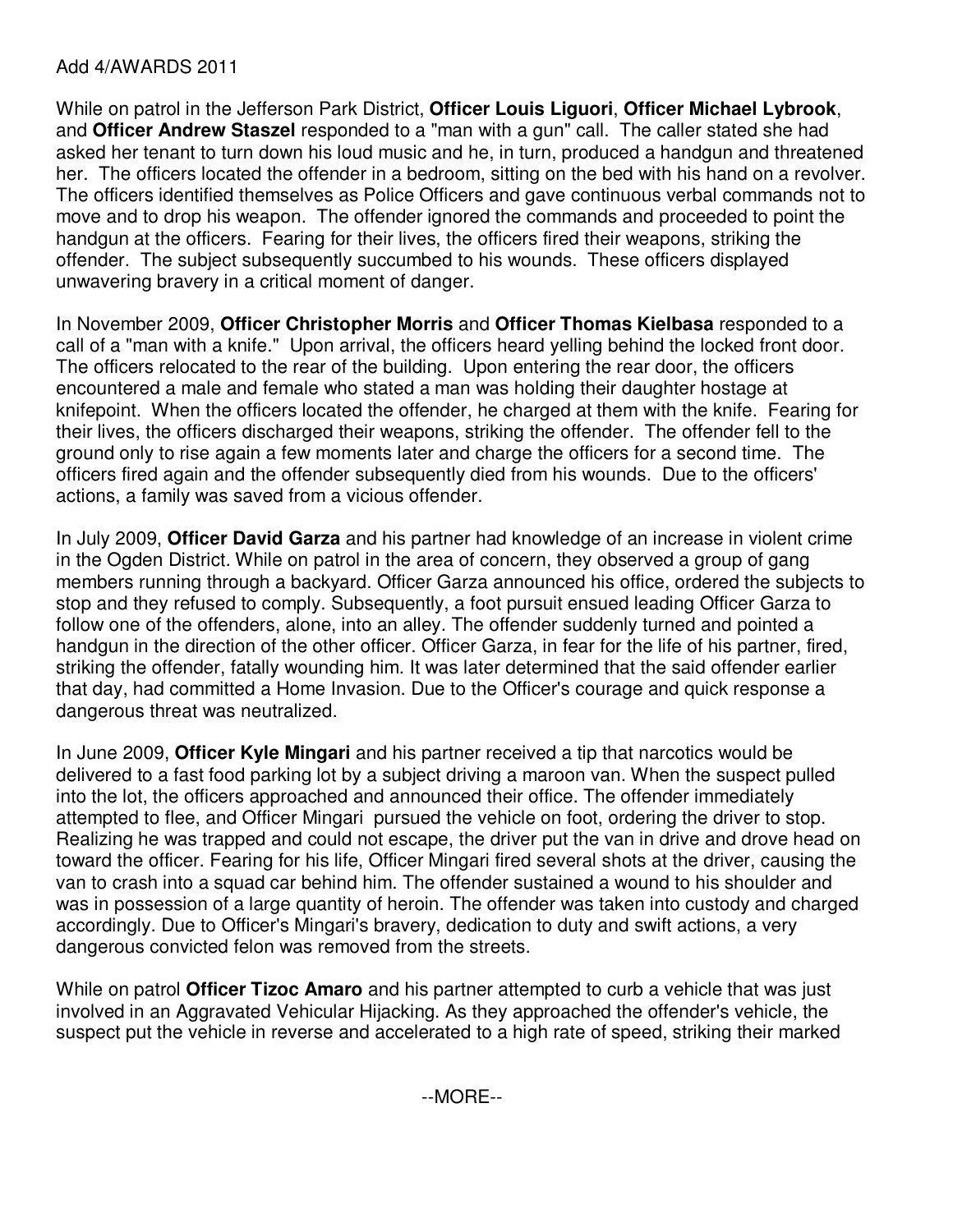### Add 5/AWARDS 2011

squad car. Officer Amaro, in fear of his and his partner's life, fired his weapon, striking one of the offenders several times. The other offenders immediately exited the vehicle and fled on foot. **Officer Kenneth Weller** and his partner encountered a second offender, who displayed a handgun and pointed it the direction of the officers. Multiple verbal commands were given by Officer Weller, but the offender refused to drop his weapon. Officer Weller fired, striking the offender, terminating the threat. Assisting officers apprehended a third offender after a foot pursuit. Due to the coordinated effort by both officers,and a high degree of bravery and courage, three dangerous felons were removed from the street.

In June 2009, **Police Officers Richard Soto**, **Daniel Sammon** and **Douglas Dalton** responded to a call of shots fired and began to search the area, which also included an apartment complex near the scene. The officers were advised to check the attic crawlspace and they observed a subject lying between the rafters facing them. The officers yelled verbal commands for the offender to come out. However, the offender stated "I ain't coming out; if you come up here, I'll kill you!" The offender then raised and pointed a handgun directly at the officers, causing them to fire their weapons. The offender succumbed to his wounds and no longer posed a threat. This tactical response and courageous police action resulted in a violent gunman being apprehended.

A robbery of a jewelry store occurred in the downtown area. **Officer Joseph Foley** and his partner observed the suspect's vehicle driving in traffic. With help from **Officer Richard Toolis**  and his partner, the officers stopped the vehicle. Officers Foley and Toolis approached the vehicle on foot and Officer Foley was able to reach in through the open window but the driver pulled back and suddenly turned his vehicle and accelerated, striking both officers. Fearing for their lives, Officer Foley and Officer Toolis fired their weapons at the offender, striking him in the chest. The offender still attempted to drive away but was placed into custody and taken for treatment at a local hospital. The offender was subsequently charged with Attempted Murder and is currently awaiting trial. Both officers were treated at a hospital for minor injuries.

Members of the Area 1 Gang Enforcement Unit observed a suspicious vehicle in an alley and attempted to stop it. As the officers approached the vehicle, the driver was observed reaching under his seat and then sped away. As the offender tried to make a right turn, a tire came off the vehicle, and the offender exited the vehicle and fled on foot. **Officer Ivan Lopez** and **Officer Israel Roa** pursued the offender and observed him holding a handgun as he fled. Verbal commands were given to the offender to drop his weapon, but the offender swung the gun around pointing it in the direction of the officers. Fearing for their lives, the officers fired their weapons striking the offender. Officer Lopez quickly removed the handgun from the offender's hand and placed him into custody.

While at a family gathering **Officer Jorge Martinez Jr**. was informed that there was a male offender, in possession of two large knives, arguing with his brother in the front of the residence. Officer Martinez Jr. responded immediately to intervene. Officer Martinez Jr. ordered the offender to drop the knives. When the offender attempted to stab his brother with the knives, in fear for his brother's life, Officer Martinez Jr. fired his weapon at the offender. The offender succumbed to his wounds. Officer Martinez Jr. displayed outstanding bravery and relentless dedication while off duty.

--MORE--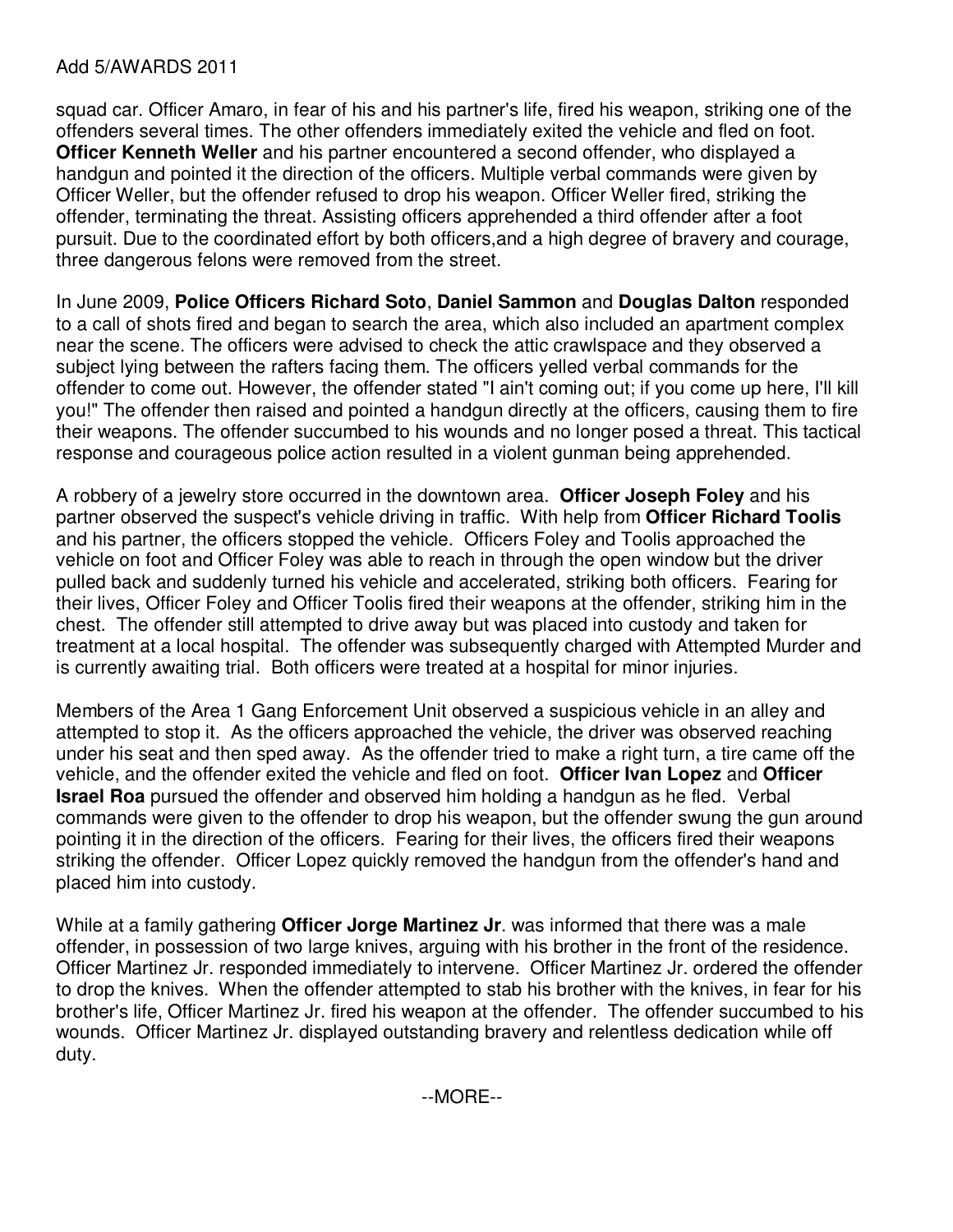## Add 6/AWARDS 2011

In December of 2009, Grand Crossing (3rd District) **Officer Conway Garlington** responded to a domestic disturbance. Officer Garlington met with the victim who, informed Officer Garlington that an offender, armed with a hand gun was inside her residence. Accompanied by **Officer Christopher Davis** and **Officer Yazmina Vaval** Officer Garlington relocated to the victim's apartment. Officer Garlington ordered the offender to open the door. After shouting several obscenities the offender opened the door and fired several shots at Officers Garlington, Davis and Vaval. Officer Garlington returned fire which caused the offender to retreat back into the apartment. The S.W.A.T team responded to the scene and after a lengthy negotiation the offender surrendered and was placed into custody.

The Mobile Strike Force was deployed in an area with a high incidence of Gang violence. During the course of routine police activities **Officer Jose Rojas** and **Officer Reynaldo Serrato Jr.**  observed a white mini van traveling at a high rate of speed. When the vehicle was stopped the officers ordered the offender to raise his hands. When the offender raised his hands the officers observed that the he was in possession of a hand gun. Officer Rojas ordered the offender to drop his weapon. The offender did not comply. Fearing for their lives Officer Rojas and Officer Serrato fired their weapons. The offender was struck and taken into custody after surrendering.

In June of 2009, Police **Officer Roman Zawada** and his partner were on patrol when they observed a male subject place a large dark object into his waistband. The officers approached the subject and attempted to conduct a field interview at which time the subject fled on foot. The officers gave chase which led them into a gangway. The subject then turned towards the officers and pulled a handgun from his waistband and pointed the weapon at the Officer Zawada . Fearing for his life, Officer Zawada discharged his weapon, striking the offender. The offender was taken into custody and charged accordingly.

In August of 2009, **Officer Ruben De Avila** observed a male subject aggressively panhandling on the street. Officer De Avila approached the male at which time he pulled a knife and threatened the officer. Officer De Avila immediately drew his weapon, but could not fire due to his concerns for the citizens in the area. The subject then fled on foot still wielding the knife. Officer De Avila gave chase and was assisted by **Officer Paul Woods** and was able to discharge OC spray with minimal effect on the offender. The subject then grabbed an elderly citizen and placed the knife to the citizen's neck while threatening to kill him. The officers were able to distract the offender which gave them the opportunity to save the victim. Officer Paul Woods discharged his weapon striking the offender who succumbed to his wounds.

In July of 2009, **Officer Lazaro Altamirano** was working on a narcotics operation which consisted of purchasing a kilo of cocaine. Officer Altamirano's assignment was to videotape the operation from a covert location. When law enforcement units attempted to place the offender in custody, he exited his vehicle and fled on foot. Officer Altamirano gave chase, at which time the offender drew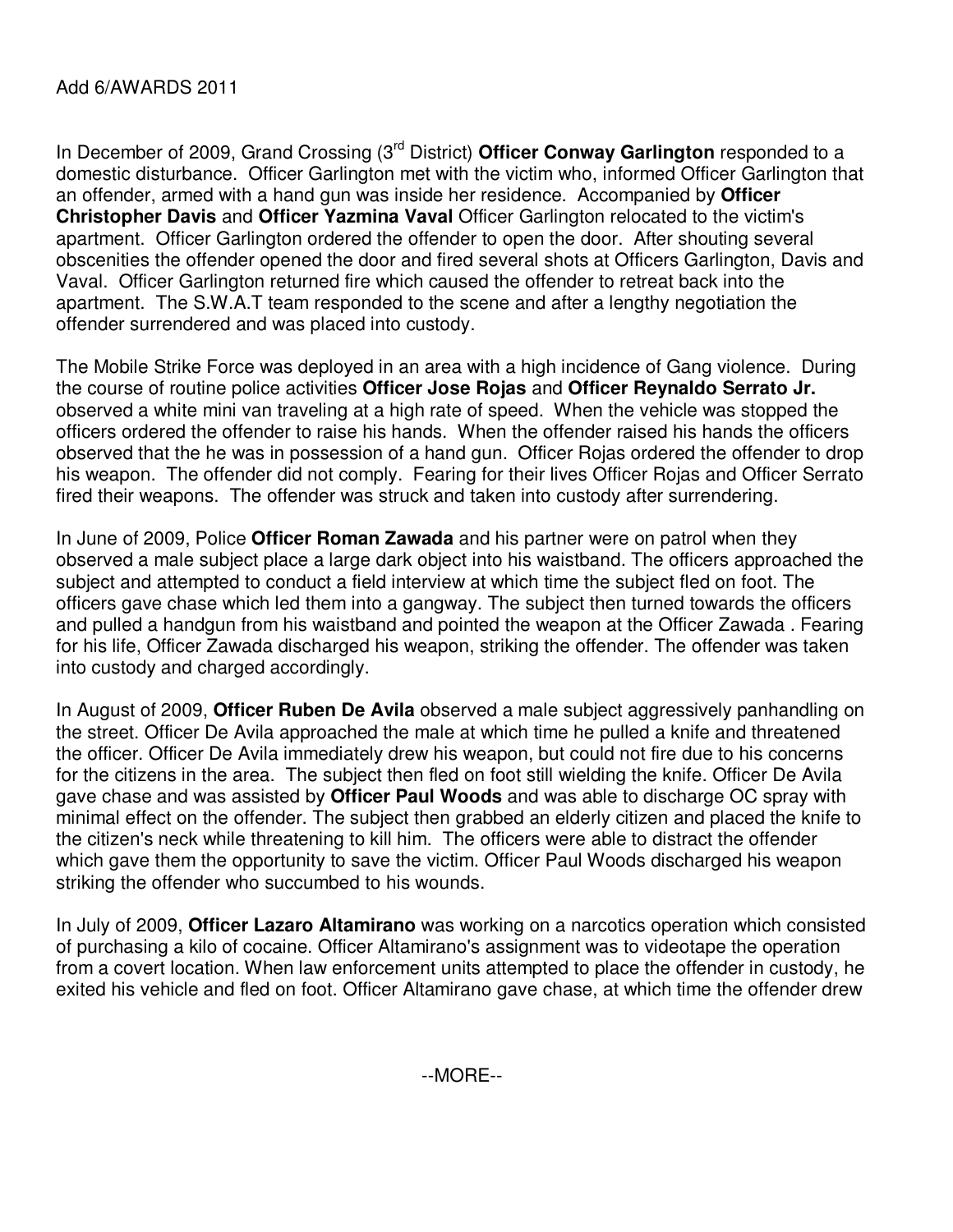## Add 7/AWARDS 2011

a weapon from his waistband and pointed it at the officer. Fearing for his life, Officer Altamirano discharged his weapon, striking the offender. When placed into a situation of life and death Officer Altamirano demonstrated a great degree of personal courage coupled with an outstanding act of bravery and selflessness.

Officers responded to a man with a gun call. Upon their arrival they were informed that the subject was armed and threatened to shoot the police if they tried to arrest him. The officers observed the offender, approached him and announced their office. The offender then displayed a weapon and began to waving it in the air, pointing it at the officers. **Officer Sergio Corona** in fear of his life fired his weapon striking the offender once in the leg. Thanks to Officer Corona's quick response, bravery and professionalism. A disastrous situation was averted and the offender was charged with two counts of felony aggravated assault to a police officer.

**Sergeant Rick Nigro** monitored a flash message given of an armed robbery that had just occurred in the area. The Sergeant immediately began touring the area for the offender and observed an individual matching the description. The Sergeant attempted to stop and question the offender, who ignored the Sergeant's commands. The offender fled and was observed removing a handgun from his waistband then points the weapon at the Sergeant. Sergeant Nigro fired his weapon at the offender while still in pursuit. Assisting units responded and the offender was apprehended and taken into custody. Sergeant Nigro never wavered in his pursuit, and due to his courage, an armed offender was removed from the streets of Chicago.

**Officers Paul Parks and Ryan Leclair** arrived to a domestic disturbance. As the officers were about to exit their vehicle, they heard gunshots. Two males were observed running, one limping and one holding a gun, from a vacant lot in front of the officers marked vehicle. The officers immediately exited their vehicle and ordered the subject to stop and drop his weapon. The offender turned in the direction of the officers and began firing several shots at them. The officers took cover and an exchange of gunfire erupted as the offender continued to fire at officers. The offender then fled through a courtyard when the officers followed on foot. The offender again shoots at Officer Parks as the officer returns fire. Officer Leclair again orders the offender to drop his weapon. The offender then places his weapon on the ground and Officer Leclair walks towards the offender. The offender quickly picks up the weapon and points it at Officer Leclair. The officer, in fear for his life, discharges his weapon at the offender. Assist units arrived and the offender was placed into custody. The officers displayed personal courage and selflessness.

On July 7, 2010, **Sergeant Jason Kaczynski and Police Officer Kimberly Thorp** responded when Police Officer Thor Soderberg was fatally wounded by his own weapon when it was taken by a lone offender in the parking lot at the headquarters for the Targeted Response Unit and the Area 1 Gang Enforcement Unit. After killing the officer, the offender shot at a citizen, then robbed the victim. Hearing the shots outside, an officer went to investigate when the offender shot several times at the officer. When Officer Thorp went to investigate the gunshots, she was met by gunfire as she exited the doorway. Taking cover, the offender continued to fire toward the doorway. Officer Thorp fired her weapon as the offender continued to advance the pinned down officer. Sergeant Kaczynski arrived and was informed of the situation. Sergeant Kaczynski and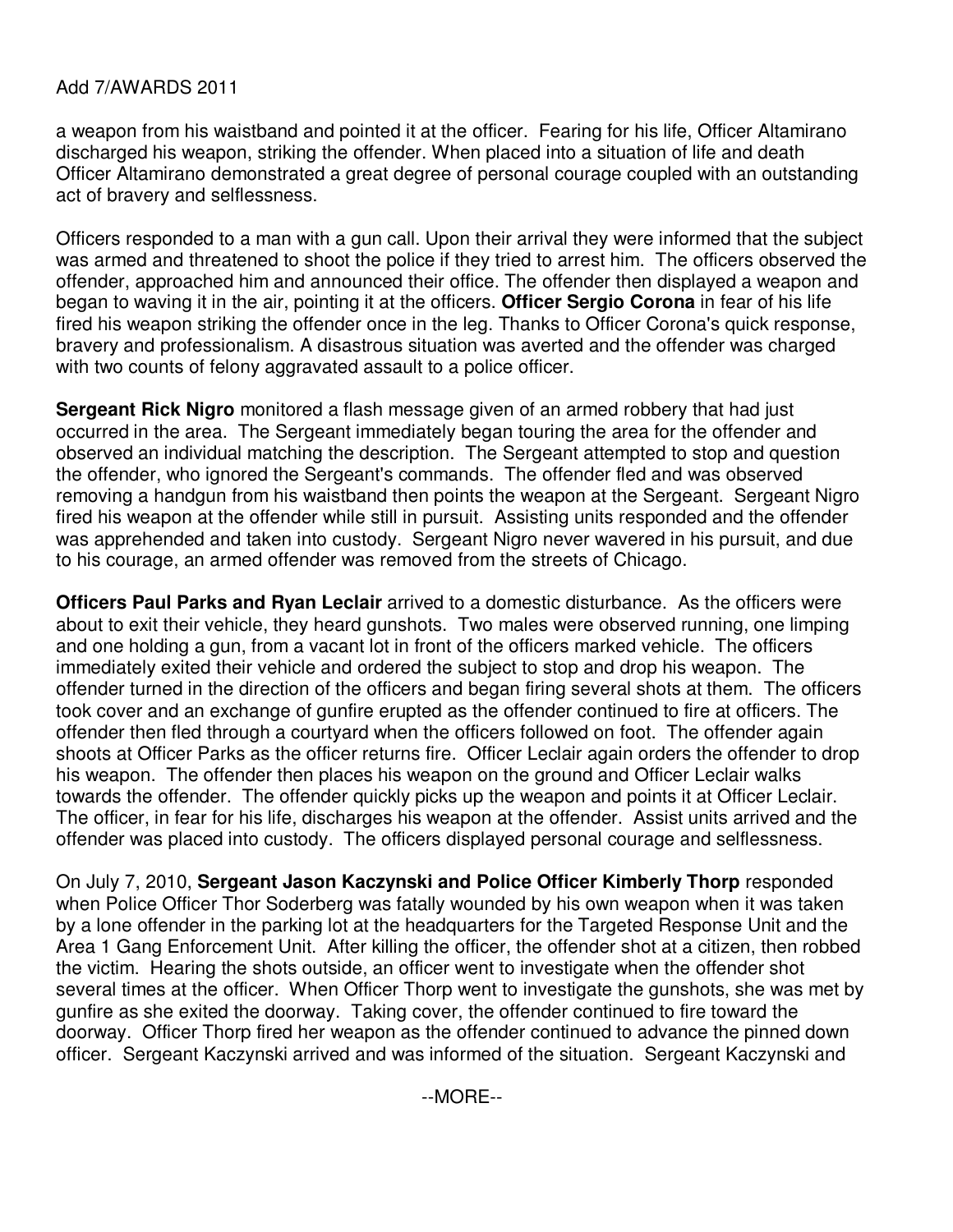### Add 8/Awards 2011

Officer Thorp fearing for the pinned down officer's life, decided to engage the offender. With this tactical disadvantage in mind, Officer Thorp, at great risk to her own safety, helped open the door so Sergeant Kaczynski could exit the building to advance outside and engage the offender. The offender turned, raised his weapon and shot at Sergeant Kaczynski at which time the Sergeant fired his weapon striking the offender in the chest. The offender fell to the ground and dropped his weapon. Both the Sergeant and the officer were assigned to administrative duty on convalescent duty status and were not wearing body armor. They engaged an armed assailant with no regard for their personal safety in order to protect fellow officers from further injury.

On December 16, 2009, **Officer Gary Olson** and assisting officers were on patrol when they encountered a male subject acting suspicious in an area known for gang violence and narcotic sales. The officers drove up to meet the subject in order to conduct an interview. As the officers exited their vehicle, the subject quickly grabbed his waistband and fled on foot. Officer Olson immediately pursued the offender on foot while another officer followed in the vehicle. During the foot pursuit, Officer Olson ordered the offender to stop. The offender refused to obey as Officer Olson continued the chase. During this time, the officer observed the offender remove from his waistband a small black revolver and with one motion, turned and raised the gun in Officer Olson's direction. The officer quickly recognized this threat to his own safety and discharged his weapon at the offender. The offender continued to flee and was observed tossing the weapon over a fence. The offender fell to the ground and was placed in custody with the assistance of other officers. A fully loaded revolver with six live rounds was recovered and a custodial search found him to be in possession of crack-cocaine, heroin and cannabis. Due to Officer Olson's keen observation, attention to duty a felon was removed off the streets.

**Officer Matthew Lopez** and assisting officers responded to a call of a "Person with a gun." The caller reported several men armed with guns on the second floor of a two flat building. Upon arrival the officers observed an offender running out the back of the building and another armed offender on the stairs. Officer Lopez and his partner pursued the offender who fled to the second floor and pointed an AK47 Assault rifle at them. Face- to –face with the offender, Officer Lopez announced his office, and ordered him to drop the weapon. The offender refused to comply and Officer Lopez discharged his weapon striking the offender who succumbed to his wounds. It was learned that the offender was a violent member of a street gang, who was not only in possession of an AK47, but a shotgun and three semiautomatic pistols. Due to the actions of the officer a potentially devastating situation was averted.

**Sergeant Francisco Luera** and **Officers Kimbal Suen** and **Andrew Gorlewski** responded to a domestic disturbance where the offender produced a 12" hunting knife to his own throat. The Sergeant deployed his taser but it had no effect on the offender, who pulled the prongs from his body and grabbed his wife using her as a hostage. The Sergeant attempted to use his taser a second time, but once again it did not affect the offender. However, it did distract him long enough for the officers to free his wife. The offender once again raised the 12" hunting knife when Officer Suen fired his weapon striking the offender in the chest, ceasing the threat to everyone present.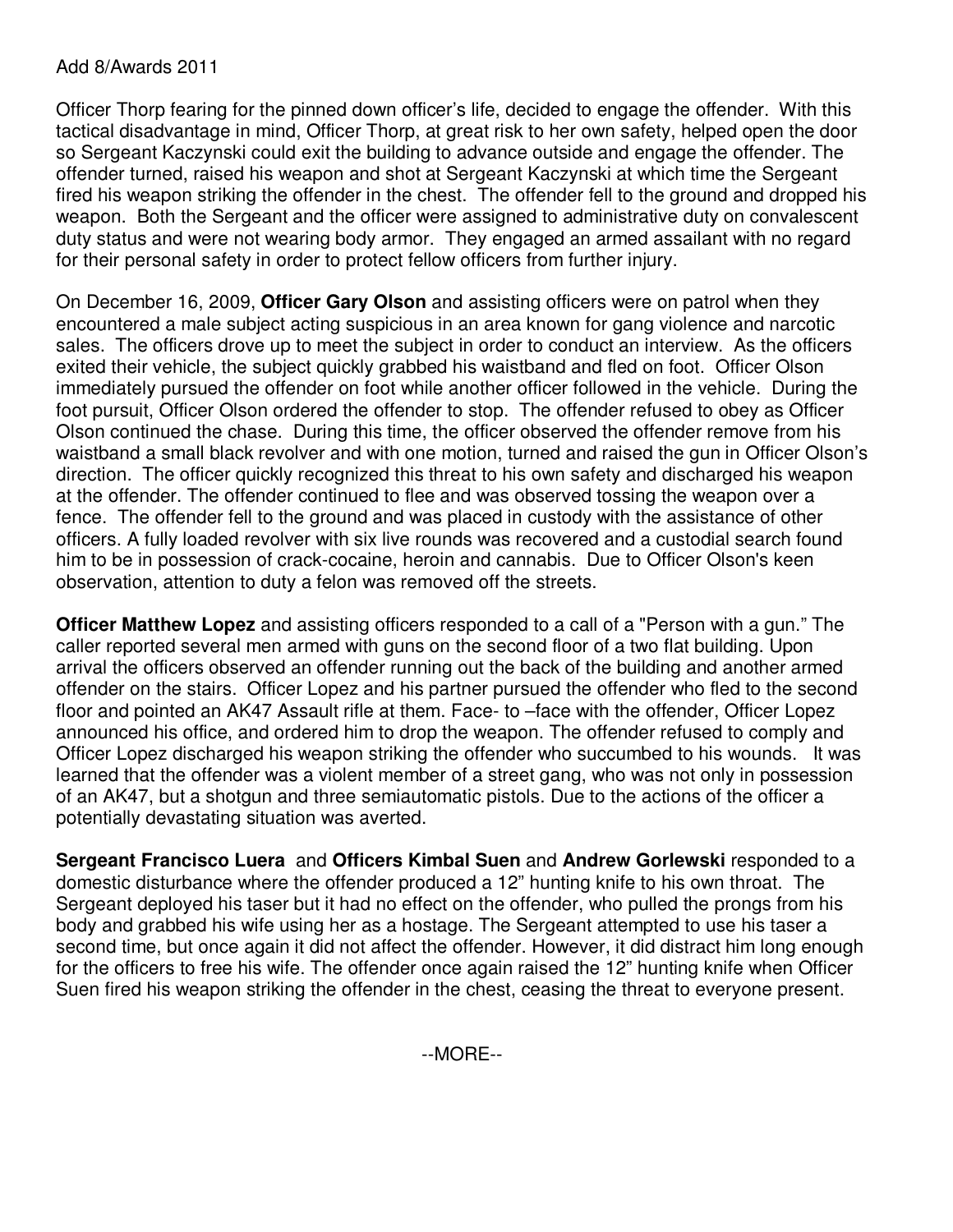## Add 9/AWARDS 2011

Officers were working their day off in the district on a gang mission, "Operation Safe Summer" due to ongoing conflict between two well known street gangs. Over a period of three months there were several reports of gang violence, shots fired and gang disturbances in the area. During the evening hours, several known gang members were observed congregating in the hot area. **Police Officers Arnoldo Rendon** and **Luis Loaiza** responded and conducted a street investigation. As assisting officers were responding, several gunshots were heard on the next block. Gang members were observed at the end of the alley when two additional rounds of gunfire were heard. Assisting officers observed officer Loaiza take cover to shield himself from gunfire. The offender took flight as the officer gave chase on foot, ordering the offender to drop his weapon on several occasions. The offender fired several shots at both Officers Rendon and Loaiza as Officer Rendon returned fire. The offender discarded his weapon and continued to flee. The offender was subsequently apprehended, placed into custody and weapon was recovered. The officers responded courageously and without regard to their own personal safety to a volatile situation to preserve the well being of citizens.

In December 2009, Police **Officer Richard Rodriguez**, while on patrol, observed a vehicle commit a minor traffic violation. Officer Rodriguez stopped the vehicle and asked the driver to exit. **Officer Janelle Hamilton** arrived to assist. While conducting a protective pat down of the offender, Officer Rodriguez discovered a handgun in the offender's pocket and attempted to place him into custody. The offender began to resist and eventually broke free and fled, with officers immediately giving chase. Officer Rodriguez rounded a corner and abruptly was faced with the offender pointing a .45 caliber pistol at him, When Officer Rodriguez fired his weapon at the offender, he began to run again, turning to point his weapon at Officer Hamilton. Officer Hamilton fired and struck the offender, who was placed into custody and charged accordingly. These officers displayed true dedication to duty and courage.

After receiving no response to their requests, officers used force to make entry when executing a search warrant. **Sergeant Lawrence Stec** and Police **Officers Jorge Martinez, Jr., Scott McKenna,** and **Daniel O'Toole** observed a closed door, which Officer McKenna kicked open. Suddenly, gunshots burst from inside the room, and Officer McKenna was shot in the right leg and Officer O'Toole was shot in the left ankle. Officers Martinez Jr. and O'Toole returned fire. The shooting ceased, and officers were able to talk the offender into surrendering. In addition to the award of valor, Officers O'Toole and McKenna were also awarded the Blue Star Award.

The **Police Blue Star Award**, given to officers seriously, critically, or fatally injured as a result of an attack by an assailant in the direct performance of duty was presented to **Officer Thor Soderberg,** previously assigned to the Education and Training Division; **Evidence Technician Michael Flisk**, previously assigned to the Evidence Technician Team – South Unit; **Probationary Officer Thomas E. Wortham, IV, previously assigned to the 7<sup>th</sup> District; and Police Officer Michael Bailey**, previously assigned to the 1<sup>st</sup> District.

On July 7, 2010, **Officer Thor Soderberg** was returning to his personal vehicle at the end of his shift when the officer and an offender became engaged in a struggle inside a Police Facility parking lot. During the struggle, the offender gained control of Officer Soderberg's weapon and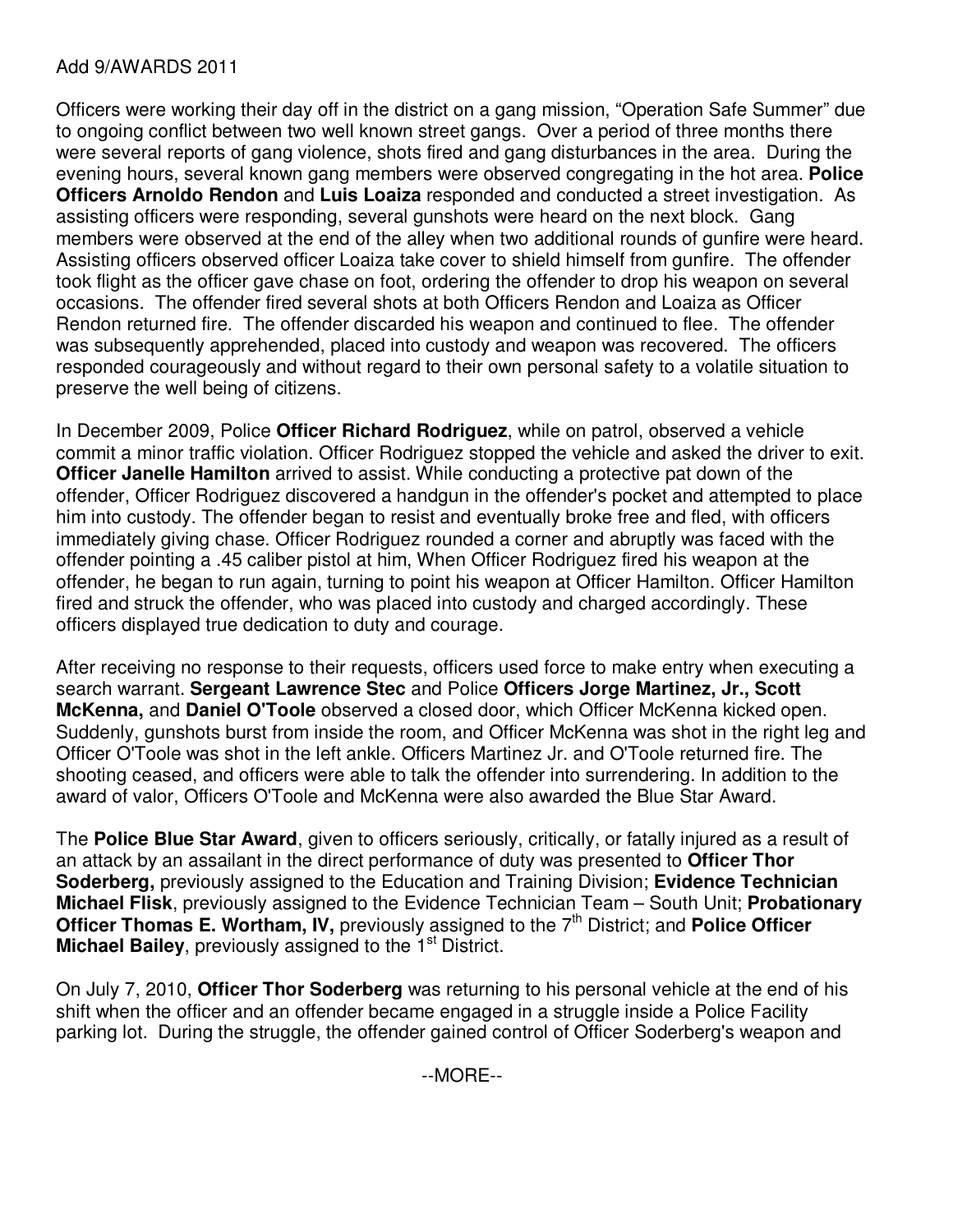#### Add 10/AWARDS 2011

fatally shot him. His heroism and bravery on that fateful day should never be forgotten and his commitment to keeping the residents of Chicago safe will be honored. In addition to the Blue Star Award, Officer Soderberg also was awarded the Award of Valor. The posthumous awards were accepted on his behalf by his mother and sister.

On November 26, 2010, **Evidence Technician Michael Flisk** responded to a call to process a garage burglary and was met by the victim who related that his garage had been burglarized, his vehicle had been ransacked, and the vehicle stereo equipment had been stolen. Evidence Tech Flisk conducted a search of the surrounding area and located a garbage can containing numerous items taken from the victim's vehicle. Evidence Tech Flisk was able to digitally capture all of the crime scene's probative evidence. After processing the vehicle, he discovered several fingerprints that could aid in identifying a suspect. The offender, who was on parole, overheard the conversation and realized that if he was identified, he would be sent back to prison, Evidence Tech Flisk was in the process of photographing the vehicle when he heard footsteps and a gun shot. He subsequently realized the victim had been shot and attempted to help him when the offender turned in his direction and shot him. Evidence Tech Flisk suffered a fatal wound. Evidence Technician Flisk exhibited devotion to duty through his technical knowledge of crime and scene processing. He also demonstrated personal courage and selflessness by attempting to assist the victim. In addition to the Blue Star Award, Officer Flisk also was awarded the Award of Valor. The posthumous awards were accepted on his behalf by his wife.

On May 20, 2010, **Probationary Officer Thomas Wortham, IV** was at his parent's house showing them pictures depicting his attendance at the National Police Convention in Washington D.C. As he was leaving the home, four offenders approached him and announced a robbery with weapons displayed. Officer Wortham's father observed the offenders approach his son and retrieved his service weapon, after which he yelled at them to disperse. One of the offenders reacted by firing a shot in his direction. Subsequently, Officer Wortham announced his office, drew his weapon, and fired at the offenders wounding one of them. A second offender then produced a weapon and shot Officer Wortham causing a fatal wound. Officer Wortham's father, who witnessed the event, immediately went to the aid of his fatally wounded son, and exchanged gunfire with the offenders. The remaining three offenders fled but where eventually apprehended and charged with 1<sup>st</sup> degree murder. Officer Wortham's work ethic and dedication to the community and his country served as examples to everyone in the Chicago Police Department. In addition to the Blue Star Award, Officer Wortham also was awarded the Award of Valor. The posthumous awards were accepted on his behalf by his parents.

On July 18, 2010, **Police Officer Michael Bailey**, a twenty-year veteran of the Chicago Police Department, was less than a month away from his 63rd birthday and subsequent retirement. At 6:00 am, Officer Bailey arrived at his home after finishing his tour of duty. Officer Bailey was still wearing his police uniform when offenders approached him in a possible robbery attempt. Officer Bailey confronted the offender at which time gunfire was exchanged. Officer Bailey was able to fire his weapon eight times in a valiant effort to subdue his attackers. Witnesses heard the gunfire and Officer Bailey was found fatally wounded. Officer Bailey was a retired veteran of the United States Air Force and was a life long public servant. His dedication to his country is a testament to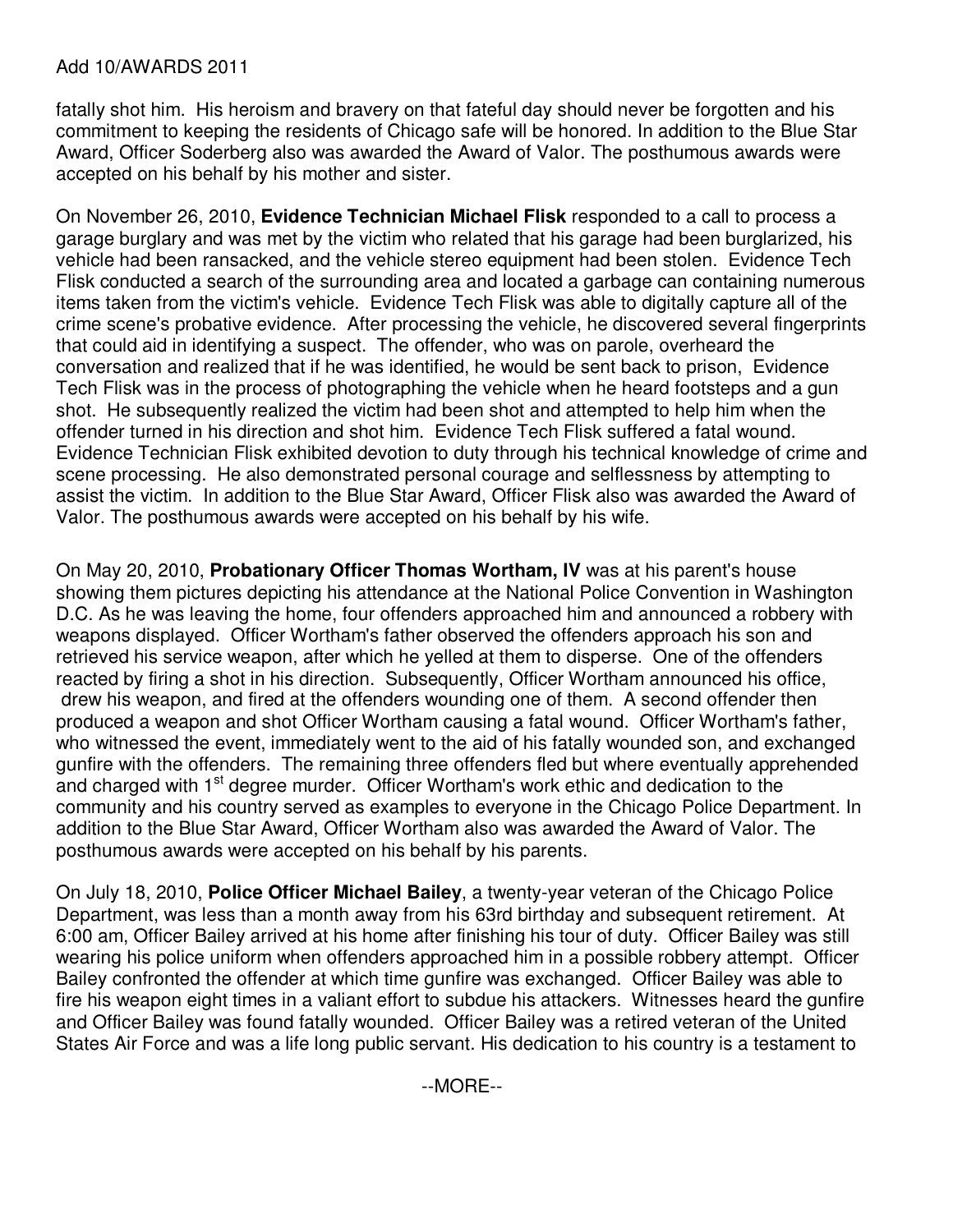#### Add 11/AWARDS 2011

all of the members of the Chicago Police Department. In addition to the Blue Star Award, Officer Bailey also was awarded the Award of Valor. The posthumous awards were accepted on his behalf by his son and daughter.

The **Blue Shield Award** was presented to **Officer David Sharp** of the Mobile Strike Force, **Sergeant Matthew Lipman** of the Education and Training Division, and **Officer Martin Tully** of the Targeted Response Unit. The award is presented to officers who, as a result of accidental cause, have been seriously or critically wounded or injured in the performance of duties.

Police **Officer David Sharp** and his partner monitored a call in which firearms were discarded from a vehicle. While en route to assist responding units, the offender's vehicle crashed into their squad car at a high rate of speed. Officer Sharp was severely injured, shattering his arm in multiple places and briefly losing consciousness. Other responding units placed the offender into custody while Officer Sharp was transported to the hospital by his fellow officers. It was learned at the hospital that Officer Sharp had also suffered a heart attack as a result of the impact.

While on patrol in the 6<sup>th</sup> District, **Sergeant Matthew Lipman** was stopped at a red light when a vehicle traveling at a high rate of speed struck Sergeant Lipman's vehicle from behind, pushing his squad car under a CTA bus. Sergeant Lipman suffered injuries to his left bicep and right shoulder requiring a number of surgeries and a total of 19 months of rehabilitation and physical therapy. Despite the severity of his injuries and the length of his rehabilitation, Sergeant Lipman has returned to duty in a limited capacity, demonstrating a dedication to duty and devotion to the Chicago Police Department.

In November 2009, Police **Officer Martin Tully** observed a vehicle commit a traffic violation and attempted to stop the vehicle. The offender exited the vehicle and fled on foot with Officer Tully and responding officers giving chase. During the pursuit, Officer Tully jumped over a fence; not knowing that on the other side was a low-lying yard with a 15 foot drop. Officer Tully experienced sharp pain in his leg but continued to give chase, eventually taking the subject into custody. At the hospital, Officer Tully was treated for a knee sprain and was kept for observation due to an elevated heart rate. It was later determined that Officer Tully had suffered a heart attack as a result of this incident.

The Blue Star Award was presented to Officer Patrick Bernico of the 9<sup>th</sup> District and Officer **James Lopez** of Detached Services.

Police **Officers Patrick Bernico** and **James Lopez** responded to a call of a man with a knife at a bank. When Officer Bernico arrived on scene he recognized the offender based upon the description given and approached in his vehicle. The offender ran up to the squad car and stabbed Officer Bernico in his left arm through the open squad car window. Officer Lopez arrived on scene and again the offender ran up to the vehicle, this time stabbing Officer Lopez through the window. Officer Lopez exited his vehicle and the offender stabbed him again in the right arm. Despite both having suffered stab wounds, Officers Bernico and Lopez were able to disarm the offender and place him into custody.